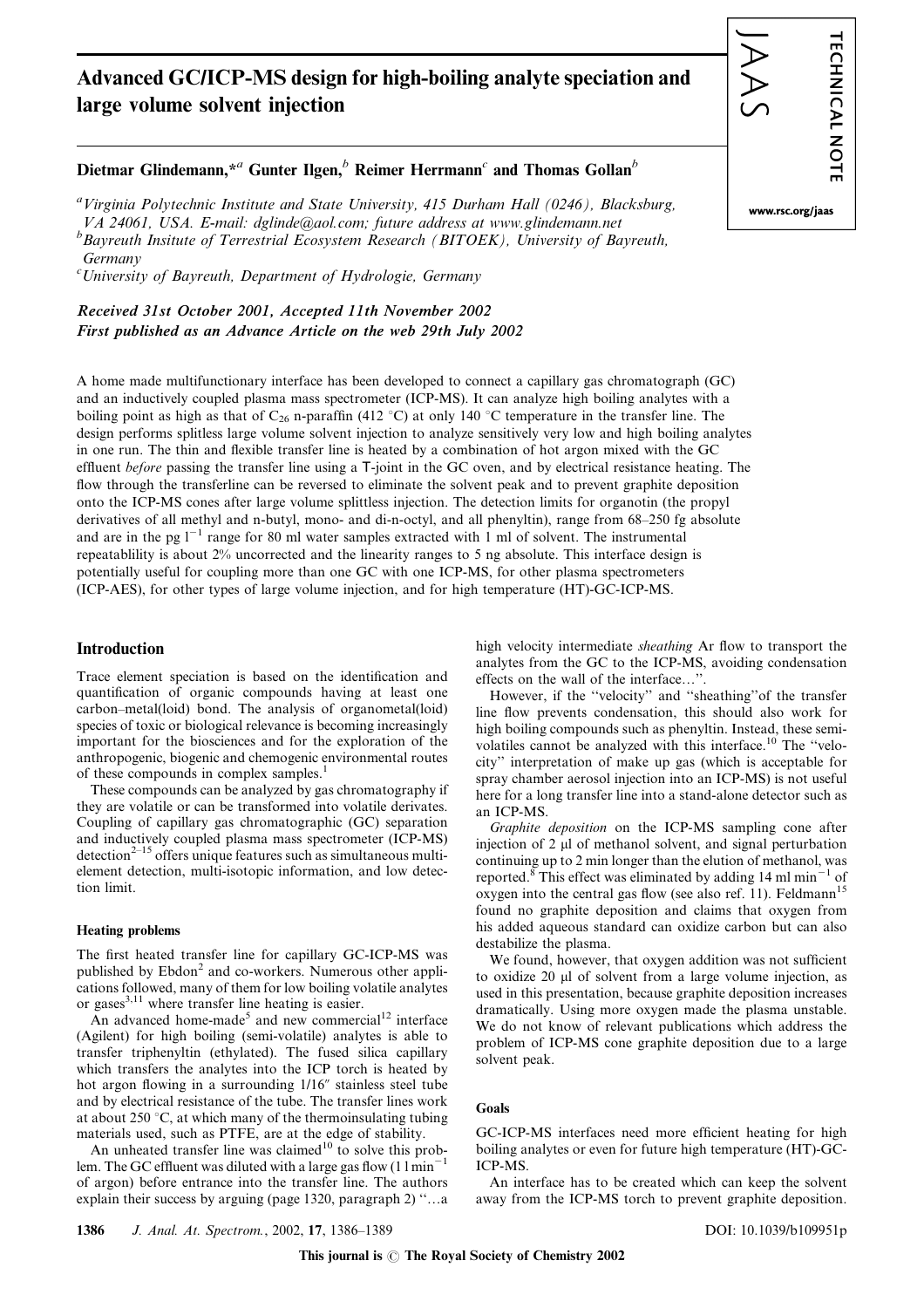The result would be an unlimited solvent sample size and subsequent signal increase by large volume injection.

At least the signal repeatability of present  $6,12$  GC-ICP-MS designs, which is of the order of 20% (uncorrected), must be improved.

# Material and methods

Our interface is multifunctional. We define an interface as the entity composed of all the necessary parts (tubing, adapters, isolations, vents, etc.). A transfer line is the essential tube which transfers the sample between the coupled GC and ICP-MS torch.

#### Preparation of the samples

The standard samples were usually prepared by adding  $10 \mu$  of 0.1  $\mu$ g ml<sup>-1</sup> tin as organotin chlorides into 80 ml of distilled water. This results in 12.5 ng  $1^{-1}$  tin in water. The aquatic sample was magnetically stirred and propylated with sodium tetrapropylborate at pH 4. The derivatized species were extracted with  $1 \text{ ml}$  cyclopentane, after which  $20 \text{ µl}$  of extract were injected into the GC. This results in 20 pg tin (before derivatization and extraction).

## GC materials and operating conditions

Gas chromatograph (GC): HP 6890.

Oven temperature:  $3 \text{ min } 50^{\circ} \text{C}$ ,  $30^{\circ} \text{ min}^{-1}$ , final temperature  $320 °C$ .

GC carrier gas: He + 10 vpm Xe, 2 ml min<sup>-1</sup>.

Injector: HP 7683 series injector.

Column: HP5MS 30 m,  $0.25$  mm id,  $0.25$  µm film thickness. GC column operation: carrier gas flow 2 ml  $min^{-1}$ .

# Large volume (20 µl) hot split–splitless injection

A 20 µl injection was improvised with a standard injector by using a pressure pulse, an extra-large liner, extra-long pulse time and purge time, extra-long retention gap and solvent trapping.<sup>16</sup> The problems of using cold on-column injection<sup>17</sup> (contamination of the retention gap or GC column by nonvolatile sample matrix) and of the early vapor  $exit^{18}$  technique (loss of low boiling analytes) were avoided.

# Principle, material and operation of the home made interface (see Fig. 1)

Principle. The derived solution for the heating problem is to dilute the GC effluent in the GC oven greatly before it passes the transfer line with preheated argon as a make up gas and thermostated medium (Fig. 1).

The dilution of the GC effluent results in a major reduction of the minimum transfer line temperature, which can come down from 250 °C (without dilution) to only 140 °C. A rule of thumb can be derived from a simple analyte vapour-pressure– temperature model, that a dilution of the GC effluent with make-up argon by a factor of 1000 is reducing the dew (condensation) temperature of the analytes contained by about 100  $^{\circ}$ C.

The preheating of the added argon prevents a cold spot (analyte condensation) in the T-joint. It also reduces complementary transfer line resistance heating to minimize a hot spot (analyte thermo-degradation) of the hot oven section of the transfer line (the additional ''short circle'' prevents this hot spot almost completely).

Material and operation. Stainless steel tubing 1/16" and Swagelok T- and X-joints were used to connect the assembly in the GC oven as shown in Fig. 1. The GC column exit is connected with a pressfit connector and 15 cm fused silica capillary. The capillary is connected to the T-joint using a



Fig. 1 GC-ICP-MS interface design with multiple functions. Functions are efficient heating, solvent peak elimination, post-column addition of gas standard to tune the ICP-MS, and more efficient mixing of the GC effluent with argon for improved signal repeatability. The GC effluent is mixed with  $1 \text{ I min}^{-1}$  argon in the T-joint in the GC oven before the transfer line (contrary to common<sup>6,12</sup> transfer lines where the GC capillary ends in the ICP torch).

polyimide reducing ferrule. Occasionally, we used a doublehole ferrule to couple simultaneously a second fused silica capillary transfer line from another GC. The transfer line (1.5 m length,  $1/16''$  od,  $0.04''$  id, "Silcosteel" deactivated stainless steel tubing, Restek, cat. no. 20595) is adapted at the upper port of the T-joint. The outlet of the capillary is carried through the T-joint and another 20 mm into the ''Silcosteel'' transfer line. Another T-joint is added to the argon flow for the addition of gas standard to tune the ICP-MS for dry plasma operation.

We also found that the length of the transfer line is only limited by safety measures due to the rising necessary power voltage and does not influence the performance. We found that any sufficiently inactivated tubing, such as PTFE coated stainless steel, can be used for the transfer line. A higher argon flow can be produced without excessive pressure rise by using tubing with an id of more than  $0.04$ .

Electrical resistance heating and insulation (Fig. 1). The transfer line was carried through a 5 mm hole on top of the GC oven and outside the oven insulated with PTFE tubing. The stainless steel tubing carrying the argon make up gas into the GC oven and the interface tubing were heated by their electrical resistance with a single power source of 10 V dc and 7 A, resulting in 140  $\degree$ C temperature. One pole was fixed at the start of the 1/16" stainless steel tubing carrying the argon make up gas into the GC oven. The other pole was fixed by soldering 2 mm away from the end of the transfer line. The transfer line and the electrical wire connected to the torch side were sealed by using a PTFE stopper. The end of the transfer line was centered by a ceramic tube.

Solvent peak elimination by periodic flow reversal in the transferline. A vacuum pump (Fig. 1) reversed the flow in the transfer line during the first 240 s of the GC run. A needle valve limited the vacuum measured at the pressure gauge at about  $-0.03$  bar below atmospheric pressure during pumping to prevent disturbances of the plasma. This pressure after pumping was  $+0.2$  bar. The "dark channel" in the plasma is immediately recovered after the pump is switched on.

As a general benefit of diluting the GC effluent with argon, we found the diluted effluent easy to manipulate for many purposes (Fig. 1). Before we utilized dilution of the GC effluent, we had to perform these operations with fused silica tubing and fragile ''press-fit'' capillary connectors and had problems with sealing, dead volume and peak broadening.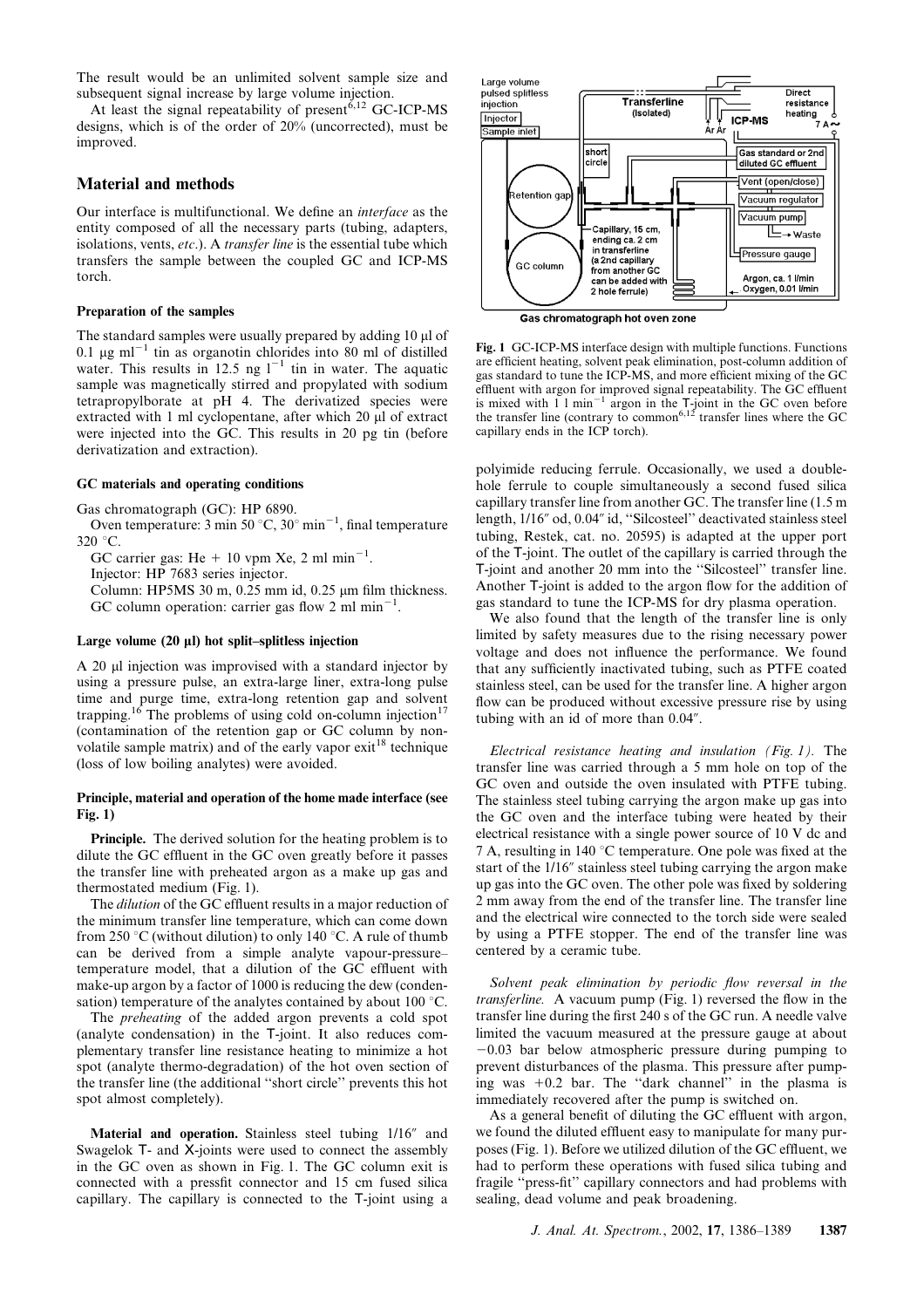

Fig. 2 GC-ICP-MS gas chromatogram of the GC-ICP-MS design for organotin species of a wide boiling point range. Large volume hot split-splitless injection of 20 µl of cyclopentane extract of propylated water sample. 140 °C transferline temperature. Top and upper middle:<br>reduction of the carrier gas internal standard  $^{128}Xe$  signal and  $^{13}C$ signal during solvent (cyclopentane) peak elimination (0–240 s). Lower middle: <sup>120</sup>Sn signal (and bottom: magnification by factor of 40) of n-propyl derivates of organotin compounds (each peak 50 pg, TTPhT 100 pg tin before derivatization and extraction from 80 ml water). TMT trimethyl, DMT dimethyl, TTET tetraethyl, TET triethyl, MMT monomethyl, D-tert-BT di-tert-butyl, MBT monobutyl, DBT dibutyl, TBT tributyl, TTBT tetrabutyl, MPhT monophenyl, MOT monooctyl, DPhT diphenyl, DOT dioctyl, TPhT triphenyl, TTPhT tetraphenyl tin.

# Essential ICP-MS parameters

Type of ICP-MS: PerkinElmer Elan 5000. Coolant gas 141 min<sup>-1</sup>. Auxiliary gas  $1 \text{ 1 min}^{-1}$ . Nebulizer gas 0.6  $1 \text{ min}^{-1}$  Ar +  $0.015$  l min<sup>-1</sup> O<sub>2</sub>. Used masses/abundances: Sn (120/32.97), Hg (202/29.8), Pb (208/52.38), Xe (internal gas standard (128/ 10.44), C (13/1.108)). The ICP-MS was manually tuned for dry plasma operation by using a continuous flow of gas standard (tetramethyltin, dimethylmercury, tetramethyllead) from a pressure cylinder.

# Results and discussion

The experiments selected for this chapter were selected to show primarily the technical performance of the proposed interface

Pook Ares 100000 C 8<br>C 12<br>C 14<br>C 16<br>C 20<br>C 22<br>C 24<br>C 26 2.76F+04 2,76E+04<br>3,97E+04<br>3,79E+04<br>7,96E+04<br>4,05E+04<br>4,17E+04<br>3,93E+04<br>3,74E+04  $solvent + C10$ solvent 75000  $3.74F + 04$  $2.56F + 04$ intensity (cps)  $5<sup>2</sup>$  $\frac{4}{5}$  $C22$ 50000 C<sub>18</sub>  $\tilde{2}$  $34$ පි  $C26$ 25000  $\mathbf c$ 600 700 300  $400$ 500 **Retention time [s]** 

Fig. 3 GC-ICP-MS 13C gas chromatogram of even-numbered n-alkanes (C<sub>8</sub>, C<sub>12</sub>, C<sub>14</sub>, C<sub>18</sub>–C<sub>26</sub>, each 100 ng C, C16, 200 ng C added directly into the solvent). ''Solvent'' means impurities of the solvent. Large volume (20  $\mu$ ) hot split–splitless injection. 140 °C transfer line temperature.

design to eliminate the solvent peak and to transfer low boiling and semi-volatile analytes in one run.

# Interface performance to eliminate the solvent peak

The gas chromatograms in Fig. 2 ( $^{128}$ Xe and  $^{13}$ C) show successfully eliminated signals during the initial elimination of the solvent peak where the GC effluent flow in the transfer line is reversed to prevent graphite deposition in the ICP-MS.

# Chromatographic and transfer line performance

Fig. 2, lower middle and bottom, show a successful chromatographic separation of propyl derivatives of organotin-compounds after 500 injections of environmental samples.

Fig. 3 shows the successful separation of a n-paraffin standard.

Figs. 2 (lower middle) and 3 show, in particular, the good shape of the first peaks (trimethylpropyltin TMT, n-octane) which are nearest to the solvent peak.

### Repeatability of the GC retention time

The analyte peak standard deviation of the retention time of organotin analytes measured with the modified GC, as in Fig. 1, measured over 10 d and 50 chromatograms, was about 2 s for 300–750 s of total retention time.

This result shows that the large volume injection and the periodic pressure-reduction (solvent elimination) do not have a significant influence on the retention time.

#### Analytical performance (Table 1)

Repeatability. 10 repeated injections of 20  $\mu$ l of the same standard sample were made. The sample was prepared by adding 10  $\mu$ l of 0.1  $\mu$ g ml<sup>-1</sup> tin into 80 ml water, derivatizing and extracting with  $1 \text{ ml}$  of solvent and injecting  $20 \text{ µl}$  of extract.

The repeatability for organotin compounds ranges from

Table 1 Comparison of analytical performance

|                                    | TMT  | TTET | DBT  | TTBT | <b>DOT</b> | TPhT | <b>TTPhT</b> |
|------------------------------------|------|------|------|------|------------|------|--------------|
| Repeatability: uncorrected $(\%)$  | 1.62 | 1.25 | . 13 | .38  | l.34       | 2.10 | 2.91         |
| Repeatability: Xe-corrected $(\%)$ | 2.81 | 2.94 | 2.10 | 3.46 | 1.93       | 2.23 | 2.79         |
| $LOD$ (Xe-corrected)/fg            | 95   | 68   | 82   |      |            | 250  | 110          |
| Linearity from LOD to $/ng$        |      |      |      |      |            |      |              |